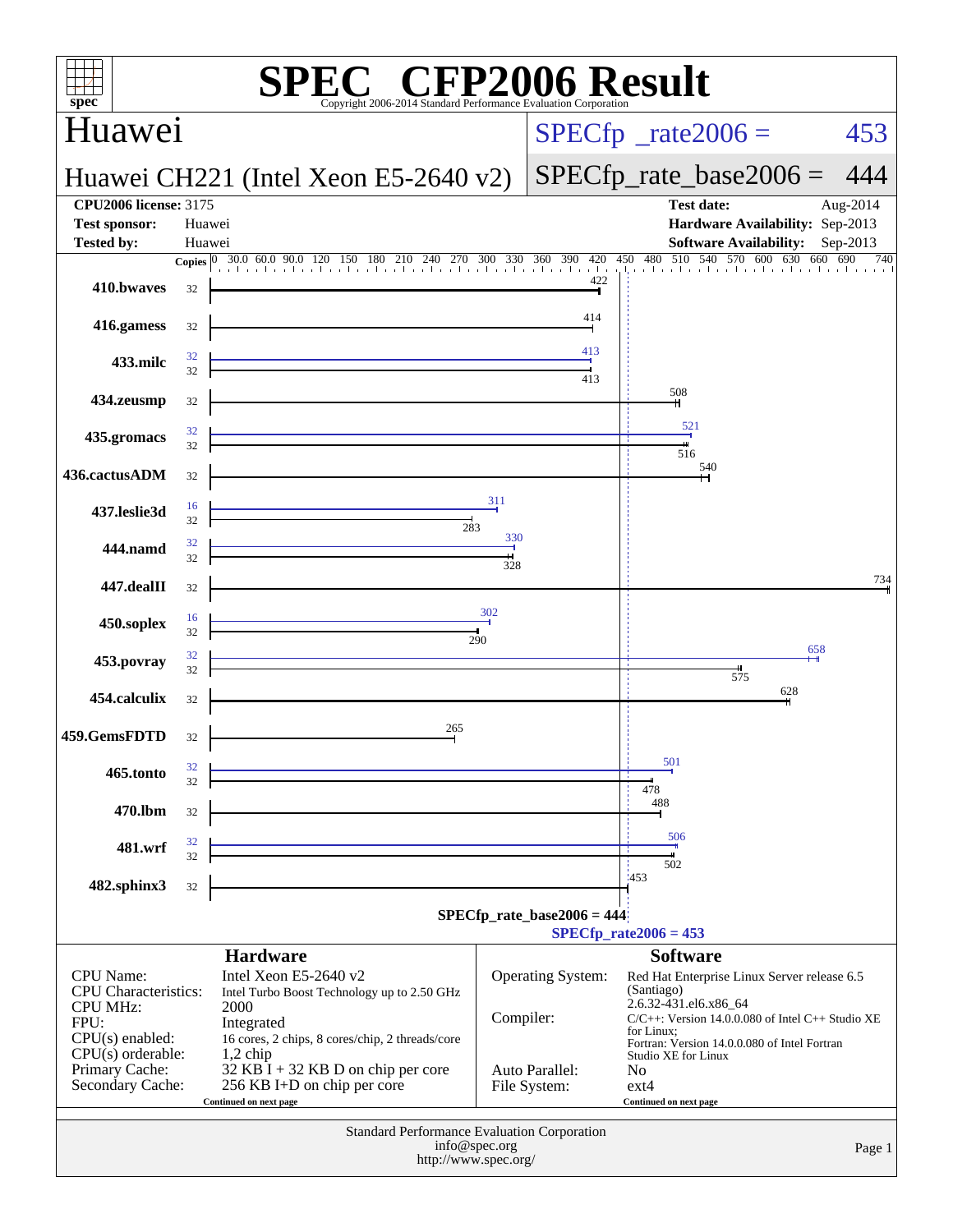

### Huawei

#### $SPECTp_rate2006 = 453$

Huawei CH221 (Intel Xeon E5-2640 v2)

#### [SPECfp\\_rate\\_base2006 =](http://www.spec.org/auto/cpu2006/Docs/result-fields.html#SPECfpratebase2006) 444

**[CPU2006 license:](http://www.spec.org/auto/cpu2006/Docs/result-fields.html#CPU2006license)** 3175 **[Test date:](http://www.spec.org/auto/cpu2006/Docs/result-fields.html#Testdate)** Aug-2014 **[Test sponsor:](http://www.spec.org/auto/cpu2006/Docs/result-fields.html#Testsponsor)** Huawei **[Hardware Availability:](http://www.spec.org/auto/cpu2006/Docs/result-fields.html#HardwareAvailability)** Sep-2013 **[Tested by:](http://www.spec.org/auto/cpu2006/Docs/result-fields.html#Testedby)** Huawei **[Software Availability:](http://www.spec.org/auto/cpu2006/Docs/result-fields.html#SoftwareAvailability)** Sep-2013 [L3 Cache:](http://www.spec.org/auto/cpu2006/Docs/result-fields.html#L3Cache) 20 MB I+D on chip per chip<br>Other Cache: None [Other Cache:](http://www.spec.org/auto/cpu2006/Docs/result-fields.html#OtherCache) [Memory:](http://www.spec.org/auto/cpu2006/Docs/result-fields.html#Memory) 128 GB (16 x 8 GB 2Rx8 PC3-12800R-11, ECC) [Disk Subsystem:](http://www.spec.org/auto/cpu2006/Docs/result-fields.html#DiskSubsystem) 1 x 300 GB SAS, 10K RPM [Other Hardware:](http://www.spec.org/auto/cpu2006/Docs/result-fields.html#OtherHardware) None [System State:](http://www.spec.org/auto/cpu2006/Docs/result-fields.html#SystemState) Run level 3 (multi-user)<br>Base Pointers: 32/64-bit [Base Pointers:](http://www.spec.org/auto/cpu2006/Docs/result-fields.html#BasePointers) [Peak Pointers:](http://www.spec.org/auto/cpu2006/Docs/result-fields.html#PeakPointers) 32/64-bit [Other Software:](http://www.spec.org/auto/cpu2006/Docs/result-fields.html#OtherSoftware) None

| <b>Results Table</b> |               |                |       |                |       |                                                                                                          |            |               |                |              |                |              |                |              |
|----------------------|---------------|----------------|-------|----------------|-------|----------------------------------------------------------------------------------------------------------|------------|---------------|----------------|--------------|----------------|--------------|----------------|--------------|
|                      | <b>Base</b>   |                |       |                |       |                                                                                                          |            | <b>Peak</b>   |                |              |                |              |                |              |
| <b>Benchmark</b>     | <b>Copies</b> | <b>Seconds</b> | Ratio | <b>Seconds</b> | Ratio | <b>Seconds</b>                                                                                           | Ratio      | <b>Copies</b> | <b>Seconds</b> | <b>Ratio</b> | <b>Seconds</b> | <b>Ratio</b> | <b>Seconds</b> | <b>Ratio</b> |
| 410.bwayes           | 32            | 1032           | 422   | 1033           | 421   | 1030                                                                                                     | 422        | 32            | 1032           | 422          | 1033           | 421          | 1030           | 422          |
| 416.gamess           | 32            | 1511           | 415   | 1512           | 414   | 1513                                                                                                     | 414        | 32            | 1511           | 415          | 1512           | 414          | 1513           | 414          |
| 433.milc             | 32            | 713            | 412   | 712            | 413   | 712                                                                                                      | 413        | 32            | 712            | 413          | 712            | 413          | 713            | 412          |
| 434.zeusmp           | 32            | 574            | 508   | 578            | 504   | 572                                                                                                      | 509        | 32            | 574            | 508          | 578            | 504          | 572            | 509          |
| $435$ .gromacs       | 32            | 442            | 517   | 442            | 516   | 445                                                                                                      | 513        | 32            | 439            | 520          | 438            | 522          | 438            | 521          |
| 436.cactusADM        | 32            | 706            | 541   | 708            | 540   | 719                                                                                                      | 532        | 32            | 706            | 541          | 708            | 540          | 719            | 532          |
| 437.leslie3d         | 32            | 1062           | 283   | 1062           | 283   | 1060                                                                                                     | 284        | 16            | 484            | 311          | 484            | 311          | 485            | 310          |
| 444.namd             | 32            | 783            | 328   | 796            | 322   | 784                                                                                                      | <u>328</u> | 32            | 779            | 330          | 777            | 330          | 780            | 329          |
| 447.dealII           | 32            | 499            | 734   | 497            | 736I  | 499                                                                                                      | 734        | 32            | 499            | 734          | 497            | 736          | 499            | 734          |
| $450$ .soplex        | 32            | 919            | 290   | 923            | 289   | 920                                                                                                      | <b>290</b> | 16            | 442            | 302          | 441            | 303          | 441            | 302          |
| 453.povray           | 32            | 298            | 572   | 296            | 575   | 296                                                                                                      | 576        | 32            | 258            | 659          | 262            | 649          | 259            | 658          |
| 454.calculix         | 32            | 420            | 628   | 420            | 629   | 422                                                                                                      | 625        | 32            | 420            | 628          | 420            | 629          | 422            | 625          |
| 459.GemsFDTD         | 32            | 1281           | 265   | 1281           | 265   | 1281                                                                                                     | 265        | 32            | 1281           | 265          | 1281           | 265          | 1281           | 265          |
| 465.tonto            | 32            | 659            | 478   | 659            | 478   | 657                                                                                                      | 479        | 32            | 628            | 501          | 630            | 500          | 629            | 501          |
| 470.1bm              | 32            | 902            | 488   | 901            | 488   | 901                                                                                                      | 488        | 32            | 902            | 488          | 901            | 488          | 901            | 488          |
| 481.wrf              | 32            | 712            | 502   | 711            | 503   | 715                                                                                                      | 500        | 32            | 707            | 506          | 706            | 506          | 708            | 505          |
| 482.sphinx3          | 32            | 1377           | 453   | 1376           | 453   | 1379                                                                                                     | 452        | 32            | 1377           | 453          | 1376           | 453          | 1379           | 452          |
|                      |               |                |       |                |       | Results appear in the order in which they were run. Bold underlined text indicates a median measurement. |            |               |                |              |                |              |                |              |

#### **[Submit Notes](http://www.spec.org/auto/cpu2006/Docs/result-fields.html#SubmitNotes)**

 The numactl mechanism was used to bind copies to processors. The config file option 'submit' was used to generate numactl commands to bind each copy to a specific processor. For details, please see the config file.

#### **[Operating System Notes](http://www.spec.org/auto/cpu2006/Docs/result-fields.html#OperatingSystemNotes)**

Stack size set to unlimited using "ulimit -s unlimited"

#### **[Platform Notes](http://www.spec.org/auto/cpu2006/Docs/result-fields.html#PlatformNotes)**

 BIOS configuration: Set Power Efficiency Mode to Custom Baseboard Management Controller used to adjust the fan speed to 100%

Continued on next page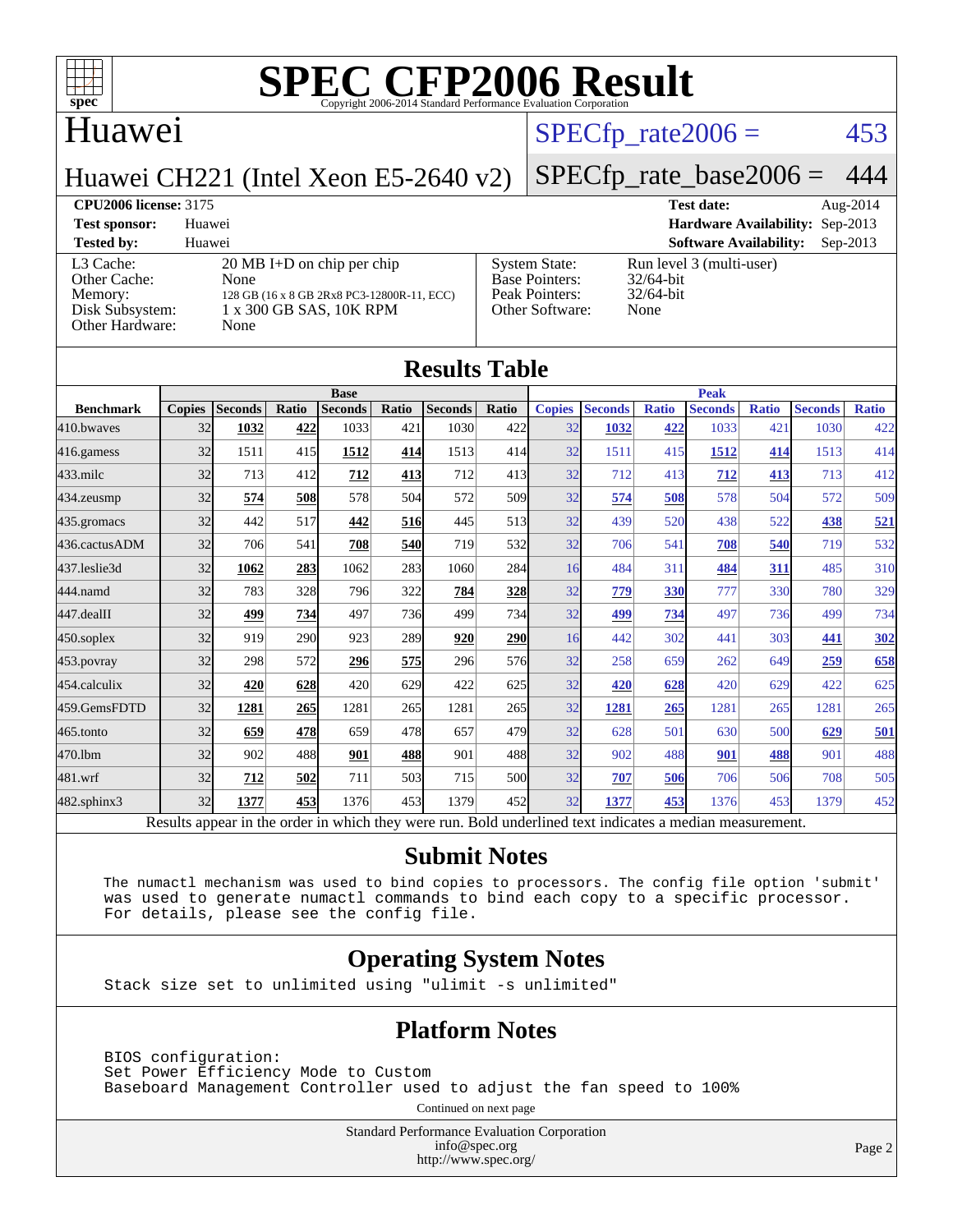

#### Huawei

 $SPECTp\_rate2006 = 453$ 

Page 3

Huawei CH221 (Intel Xeon E5-2640 v2)

[SPECfp\\_rate\\_base2006 =](http://www.spec.org/auto/cpu2006/Docs/result-fields.html#SPECfpratebase2006) 444

**[CPU2006 license:](http://www.spec.org/auto/cpu2006/Docs/result-fields.html#CPU2006license)** 3175 **[Test date:](http://www.spec.org/auto/cpu2006/Docs/result-fields.html#Testdate)** Aug-2014 **[Test sponsor:](http://www.spec.org/auto/cpu2006/Docs/result-fields.html#Testsponsor)** Huawei **[Hardware Availability:](http://www.spec.org/auto/cpu2006/Docs/result-fields.html#HardwareAvailability)** Sep-2013 **[Tested by:](http://www.spec.org/auto/cpu2006/Docs/result-fields.html#Testedby)** Huawei **[Software Availability:](http://www.spec.org/auto/cpu2006/Docs/result-fields.html#SoftwareAvailability)** Sep-2013

#### **[Platform Notes \(Continued\)](http://www.spec.org/auto/cpu2006/Docs/result-fields.html#PlatformNotes)**

Standard Performance Evaluation Corporation [info@spec.org](mailto:info@spec.org) Sysinfo program /spec/config/sysinfo.rev6818 \$Rev: 6818 \$ \$Date:: 2012-07-17 #\$ e86d102572650a6e4d596a3cee98f191 running on wbspeccpu Tue Aug 12 02:53:41 2014 This section contains SUT (System Under Test) info as seen by some common utilities. To remove or add to this section, see: <http://www.spec.org/cpu2006/Docs/config.html#sysinfo> From /proc/cpuinfo model name : Intel(R) Xeon(R) CPU E5-2640 v2 @ 2.00GHz 2 "physical id"s (chips) 32 "processors" cores, siblings (Caution: counting these is hw and system dependent. The following excerpts from /proc/cpuinfo might not be reliable. Use with caution.) cpu cores : 8 siblings : 16 physical 0: cores 0 1 2 3 4 5 6 7 physical 1: cores 0 1 2 3 4 5 6 7 cache size : 20480 KB From /proc/meminfo MemTotal: 132103760 kB HugePages\_Total: 0<br>Hugepagesize: 2048 kB Hugepagesize: /usr/bin/lsb\_release -d Red Hat Enterprise Linux Server release 6.5 (Santiago) From /etc/\*release\* /etc/\*version\* redhat-release: Red Hat Enterprise Linux Server release 6.5 (Santiago) system-release: Red Hat Enterprise Linux Server release 6.5 (Santiago) system-release-cpe: cpe:/o:redhat:enterprise\_linux:6server:ga:server uname -a: Linux wbspeccpu 2.6.32-431.el6.x86\_64 #1 SMP Sun Nov 10 22:19:54 EST 2013 x86\_64 x86\_64 x86\_64 GNU/Linux run-level 3 Aug 11 12:36 SPEC is set to: /spec Filesystem Type Size Used Avail Use% Mounted on 73G 184G 29% / Additional information from dmidecode: BIOS Insyde Corp. RMIBV629 05/12/2014 Memory: 16x Micron 18JSF1G72PDZ-1G6E 8 GB 1600 MHz 2 rank 8x NO DIMM NO DIMM (End of data from sysinfo program)

<http://www.spec.org/>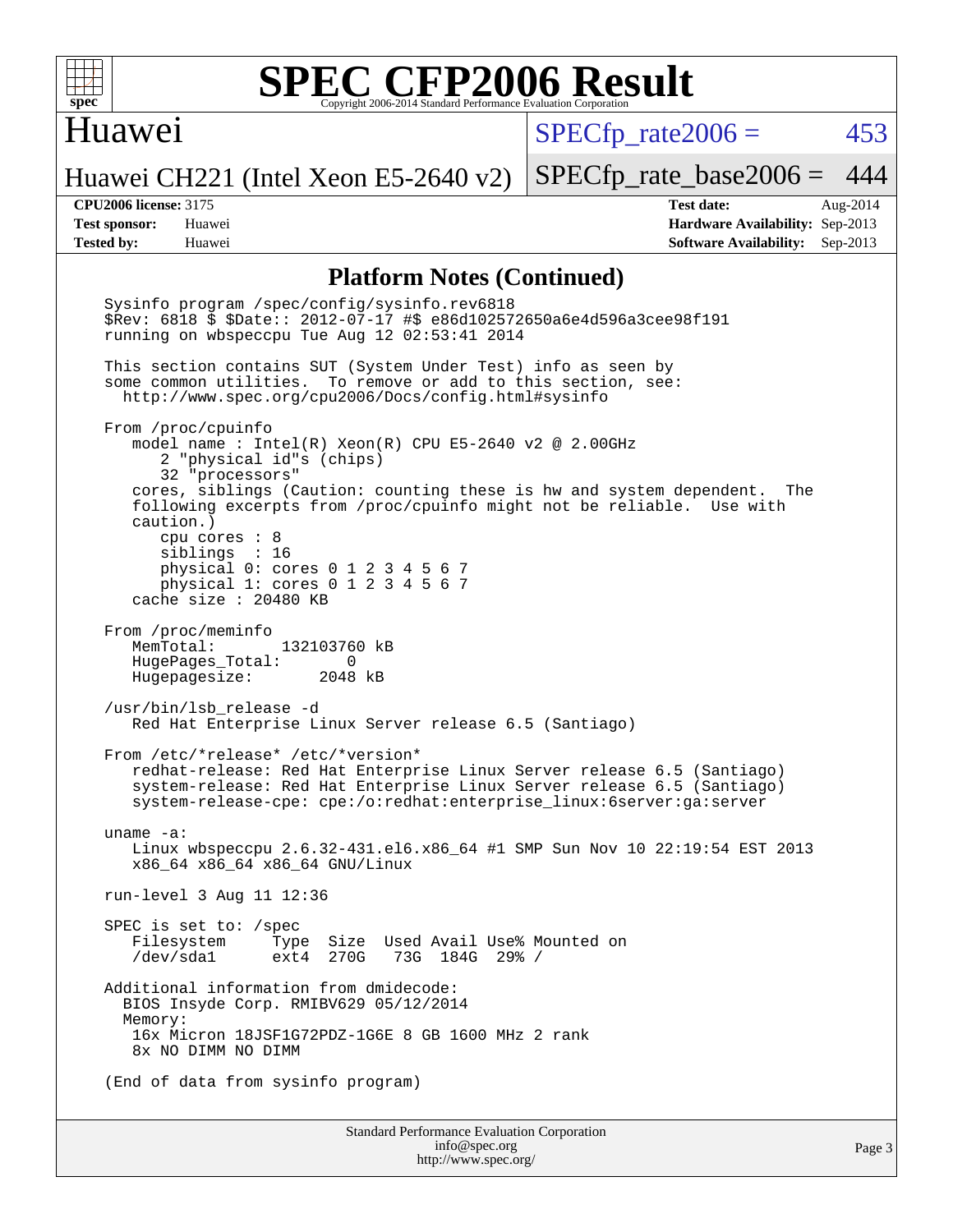

#### Huawei

 $SPECTp\_rate2006 = 453$ 

#### Huawei CH221 (Intel Xeon E5-2640 v2)

[SPECfp\\_rate\\_base2006 =](http://www.spec.org/auto/cpu2006/Docs/result-fields.html#SPECfpratebase2006) 444 **[CPU2006 license:](http://www.spec.org/auto/cpu2006/Docs/result-fields.html#CPU2006license)** 3175 **[Test date:](http://www.spec.org/auto/cpu2006/Docs/result-fields.html#Testdate)** Aug-2014

**[Test sponsor:](http://www.spec.org/auto/cpu2006/Docs/result-fields.html#Testsponsor)** Huawei **[Hardware Availability:](http://www.spec.org/auto/cpu2006/Docs/result-fields.html#HardwareAvailability)** Sep-2013 **[Tested by:](http://www.spec.org/auto/cpu2006/Docs/result-fields.html#Testedby)** Huawei **[Software Availability:](http://www.spec.org/auto/cpu2006/Docs/result-fields.html#SoftwareAvailability)** Sep-2013

#### **[General Notes](http://www.spec.org/auto/cpu2006/Docs/result-fields.html#GeneralNotes)**

Environment variables set by runspec before the start of the run: LD LIBRARY PATH = "/spec/libs/32:/spec/libs/64:/spec/sh"

 Binaries compiled on a system with 1x Core i7-860 CPU + 8GB memory using RedHat EL 6.4 Transparent Huge Pages enabled with: echo always > /sys/kernel/mm/redhat\_transparent\_hugepage/enabled Filesystem page cache cleared with: echo 1> /proc/sys/vm/drop\_caches runspec command invoked through numactl i.e.: numactl --interleave=all runspec <etc>

#### **[Base Compiler Invocation](http://www.spec.org/auto/cpu2006/Docs/result-fields.html#BaseCompilerInvocation)**

[C benchmarks](http://www.spec.org/auto/cpu2006/Docs/result-fields.html#Cbenchmarks):  $\text{icc}$   $-\text{m64}$ 

[C++ benchmarks:](http://www.spec.org/auto/cpu2006/Docs/result-fields.html#CXXbenchmarks) [icpc -m64](http://www.spec.org/cpu2006/results/res2014q3/cpu2006-20140813-30914.flags.html#user_CXXbase_intel_icpc_64bit_bedb90c1146cab66620883ef4f41a67e)

[Fortran benchmarks](http://www.spec.org/auto/cpu2006/Docs/result-fields.html#Fortranbenchmarks): [ifort -m64](http://www.spec.org/cpu2006/results/res2014q3/cpu2006-20140813-30914.flags.html#user_FCbase_intel_ifort_64bit_ee9d0fb25645d0210d97eb0527dcc06e)

[Benchmarks using both Fortran and C](http://www.spec.org/auto/cpu2006/Docs/result-fields.html#BenchmarksusingbothFortranandC): [icc -m64](http://www.spec.org/cpu2006/results/res2014q3/cpu2006-20140813-30914.flags.html#user_CC_FCbase_intel_icc_64bit_0b7121f5ab7cfabee23d88897260401c) [ifort -m64](http://www.spec.org/cpu2006/results/res2014q3/cpu2006-20140813-30914.flags.html#user_CC_FCbase_intel_ifort_64bit_ee9d0fb25645d0210d97eb0527dcc06e)

## **[Base Portability Flags](http://www.spec.org/auto/cpu2006/Docs/result-fields.html#BasePortabilityFlags)**

| 410.bwaves: -DSPEC CPU LP64                |                                                                |
|--------------------------------------------|----------------------------------------------------------------|
| 416.gamess: -DSPEC_CPU_LP64                |                                                                |
| 433.milc: -DSPEC CPU LP64                  |                                                                |
| 434.zeusmp: - DSPEC_CPU_LP64               |                                                                |
| 435.gromacs: -DSPEC_CPU_LP64 -nofor_main   |                                                                |
| 436.cactusADM: -DSPEC CPU LP64 -nofor main |                                                                |
| 437.leslie3d: -DSPEC CPU LP64              |                                                                |
| 444.namd: -DSPEC CPU LP64                  |                                                                |
| 447.dealII: -DSPEC_CPU LP64                |                                                                |
| 450.soplex: -DSPEC_CPU_LP64                |                                                                |
| 453.povray: -DSPEC_CPU_LP64                |                                                                |
| 454.calculix: -DSPEC CPU LP64 -nofor main  |                                                                |
| 459.GemsFDTD: -DSPEC CPU LP64              |                                                                |
| 465.tonto: -DSPEC CPU LP64                 |                                                                |
| 470.1bm: - DSPEC CPU LP64                  |                                                                |
|                                            | 481.wrf: -DSPEC CPU_LP64 -DSPEC_CPU_CASE_FLAG -DSPEC_CPU_LINUX |
| 482.sphinx3: -DSPEC CPU LP64               |                                                                |
|                                            |                                                                |

| <b>Standard Performance Evaluation Corporation</b> |
|----------------------------------------------------|
| info@spec.org                                      |
| http://www.spec.org/                               |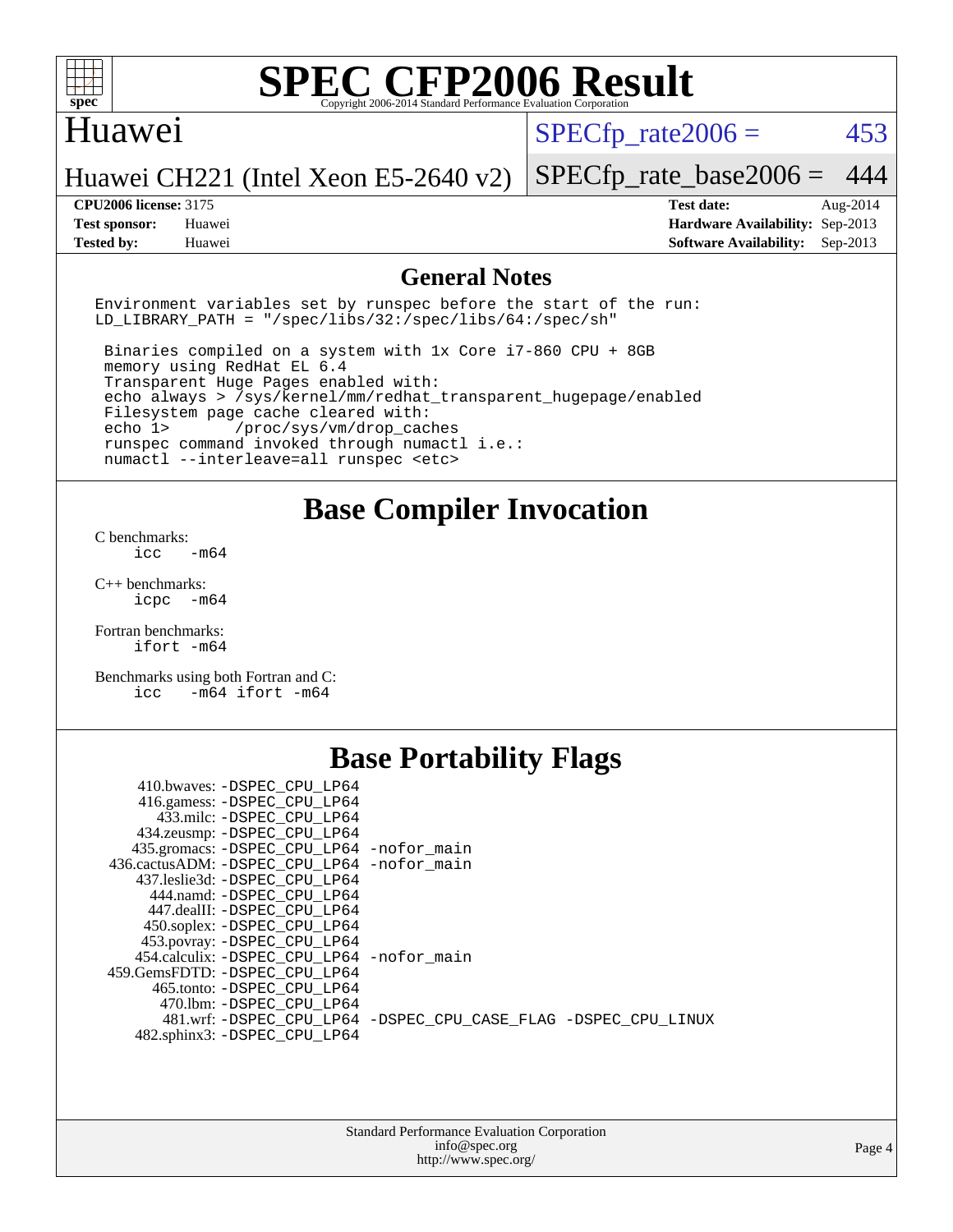

### Huawei

 $SPECTp\_rate2006 = 453$ 

Huawei CH221 (Intel Xeon E5-2640 v2)

**[Tested by:](http://www.spec.org/auto/cpu2006/Docs/result-fields.html#Testedby)** Huawei **[Software Availability:](http://www.spec.org/auto/cpu2006/Docs/result-fields.html#SoftwareAvailability)** Sep-2013

[SPECfp\\_rate\\_base2006 =](http://www.spec.org/auto/cpu2006/Docs/result-fields.html#SPECfpratebase2006) 444 **[CPU2006 license:](http://www.spec.org/auto/cpu2006/Docs/result-fields.html#CPU2006license)** 3175 **[Test date:](http://www.spec.org/auto/cpu2006/Docs/result-fields.html#Testdate)** Aug-2014 **[Test sponsor:](http://www.spec.org/auto/cpu2006/Docs/result-fields.html#Testsponsor)** Huawei **[Hardware Availability:](http://www.spec.org/auto/cpu2006/Docs/result-fields.html#HardwareAvailability)** Sep-2013

## **[Base Optimization Flags](http://www.spec.org/auto/cpu2006/Docs/result-fields.html#BaseOptimizationFlags)**

[C benchmarks](http://www.spec.org/auto/cpu2006/Docs/result-fields.html#Cbenchmarks):

[-xAVX](http://www.spec.org/cpu2006/results/res2014q3/cpu2006-20140813-30914.flags.html#user_CCbase_f-xAVX) [-ipo](http://www.spec.org/cpu2006/results/res2014q3/cpu2006-20140813-30914.flags.html#user_CCbase_f-ipo) [-O3](http://www.spec.org/cpu2006/results/res2014q3/cpu2006-20140813-30914.flags.html#user_CCbase_f-O3) [-no-prec-div](http://www.spec.org/cpu2006/results/res2014q3/cpu2006-20140813-30914.flags.html#user_CCbase_f-no-prec-div) [-opt-prefetch](http://www.spec.org/cpu2006/results/res2014q3/cpu2006-20140813-30914.flags.html#user_CCbase_f-opt-prefetch) [-auto-p32](http://www.spec.org/cpu2006/results/res2014q3/cpu2006-20140813-30914.flags.html#user_CCbase_f-auto-p32) [-ansi-alias](http://www.spec.org/cpu2006/results/res2014q3/cpu2006-20140813-30914.flags.html#user_CCbase_f-ansi-alias) [-opt-mem-layout-trans=3](http://www.spec.org/cpu2006/results/res2014q3/cpu2006-20140813-30914.flags.html#user_CCbase_f-opt-mem-layout-trans_a7b82ad4bd7abf52556d4961a2ae94d5)

[C++ benchmarks:](http://www.spec.org/auto/cpu2006/Docs/result-fields.html#CXXbenchmarks)

[-xAVX](http://www.spec.org/cpu2006/results/res2014q3/cpu2006-20140813-30914.flags.html#user_CXXbase_f-xAVX) [-ipo](http://www.spec.org/cpu2006/results/res2014q3/cpu2006-20140813-30914.flags.html#user_CXXbase_f-ipo) [-O3](http://www.spec.org/cpu2006/results/res2014q3/cpu2006-20140813-30914.flags.html#user_CXXbase_f-O3) [-no-prec-div](http://www.spec.org/cpu2006/results/res2014q3/cpu2006-20140813-30914.flags.html#user_CXXbase_f-no-prec-div) [-opt-prefetch](http://www.spec.org/cpu2006/results/res2014q3/cpu2006-20140813-30914.flags.html#user_CXXbase_f-opt-prefetch) [-auto-p32](http://www.spec.org/cpu2006/results/res2014q3/cpu2006-20140813-30914.flags.html#user_CXXbase_f-auto-p32) [-ansi-alias](http://www.spec.org/cpu2006/results/res2014q3/cpu2006-20140813-30914.flags.html#user_CXXbase_f-ansi-alias) [-opt-mem-layout-trans=3](http://www.spec.org/cpu2006/results/res2014q3/cpu2006-20140813-30914.flags.html#user_CXXbase_f-opt-mem-layout-trans_a7b82ad4bd7abf52556d4961a2ae94d5)

[Fortran benchmarks](http://www.spec.org/auto/cpu2006/Docs/result-fields.html#Fortranbenchmarks): [-xAVX](http://www.spec.org/cpu2006/results/res2014q3/cpu2006-20140813-30914.flags.html#user_FCbase_f-xAVX) [-ipo](http://www.spec.org/cpu2006/results/res2014q3/cpu2006-20140813-30914.flags.html#user_FCbase_f-ipo) [-O3](http://www.spec.org/cpu2006/results/res2014q3/cpu2006-20140813-30914.flags.html#user_FCbase_f-O3) [-no-prec-div](http://www.spec.org/cpu2006/results/res2014q3/cpu2006-20140813-30914.flags.html#user_FCbase_f-no-prec-div) [-opt-prefetch](http://www.spec.org/cpu2006/results/res2014q3/cpu2006-20140813-30914.flags.html#user_FCbase_f-opt-prefetch)

[Benchmarks using both Fortran and C](http://www.spec.org/auto/cpu2006/Docs/result-fields.html#BenchmarksusingbothFortranandC):

[-xAVX](http://www.spec.org/cpu2006/results/res2014q3/cpu2006-20140813-30914.flags.html#user_CC_FCbase_f-xAVX) [-ipo](http://www.spec.org/cpu2006/results/res2014q3/cpu2006-20140813-30914.flags.html#user_CC_FCbase_f-ipo) [-O3](http://www.spec.org/cpu2006/results/res2014q3/cpu2006-20140813-30914.flags.html#user_CC_FCbase_f-O3) [-no-prec-div](http://www.spec.org/cpu2006/results/res2014q3/cpu2006-20140813-30914.flags.html#user_CC_FCbase_f-no-prec-div) [-opt-prefetch](http://www.spec.org/cpu2006/results/res2014q3/cpu2006-20140813-30914.flags.html#user_CC_FCbase_f-opt-prefetch) [-auto-p32](http://www.spec.org/cpu2006/results/res2014q3/cpu2006-20140813-30914.flags.html#user_CC_FCbase_f-auto-p32) [-ansi-alias](http://www.spec.org/cpu2006/results/res2014q3/cpu2006-20140813-30914.flags.html#user_CC_FCbase_f-ansi-alias) [-opt-mem-layout-trans=3](http://www.spec.org/cpu2006/results/res2014q3/cpu2006-20140813-30914.flags.html#user_CC_FCbase_f-opt-mem-layout-trans_a7b82ad4bd7abf52556d4961a2ae94d5)

## **[Peak Compiler Invocation](http://www.spec.org/auto/cpu2006/Docs/result-fields.html#PeakCompilerInvocation)**

[C benchmarks](http://www.spec.org/auto/cpu2006/Docs/result-fields.html#Cbenchmarks):  $icc$   $-m64$ 

[C++ benchmarks \(except as noted below\):](http://www.spec.org/auto/cpu2006/Docs/result-fields.html#CXXbenchmarksexceptasnotedbelow) [icpc -m64](http://www.spec.org/cpu2006/results/res2014q3/cpu2006-20140813-30914.flags.html#user_CXXpeak_intel_icpc_64bit_bedb90c1146cab66620883ef4f41a67e)

450.soplex: [icpc -m32](http://www.spec.org/cpu2006/results/res2014q3/cpu2006-20140813-30914.flags.html#user_peakCXXLD450_soplex_intel_icpc_4e5a5ef1a53fd332b3c49e69c3330699)

[Fortran benchmarks](http://www.spec.org/auto/cpu2006/Docs/result-fields.html#Fortranbenchmarks): [ifort -m64](http://www.spec.org/cpu2006/results/res2014q3/cpu2006-20140813-30914.flags.html#user_FCpeak_intel_ifort_64bit_ee9d0fb25645d0210d97eb0527dcc06e)

[Benchmarks using both Fortran and C](http://www.spec.org/auto/cpu2006/Docs/result-fields.html#BenchmarksusingbothFortranandC):<br>icc -m64 ifort -m64  $-m64$  ifort  $-m64$ 

## **[Peak Portability Flags](http://www.spec.org/auto/cpu2006/Docs/result-fields.html#PeakPortabilityFlags)**

| 410.bwaves: - DSPEC CPU LP64                |  |
|---------------------------------------------|--|
| 416.gamess: -DSPEC_CPU_LP64                 |  |
| 433.milc: - DSPEC_CPU LP64                  |  |
| 434.zeusmp: -DSPEC_CPU_LP64                 |  |
| 435.gromacs: -DSPEC_CPU_LP64 -nofor_main    |  |
| 436.cactusADM: -DSPEC CPU LP64 -nofor main  |  |
| 437.leslie3d: -DSPEC CPU LP64               |  |
| 444.namd: - DSPEC CPU LP64                  |  |
| 447.dealII: -DSPEC CPU LP64                 |  |
| 453.povray: -DSPEC_CPU_LP64                 |  |
| 454.calculix: - DSPEC CPU LP64 - nofor main |  |
| 459.GemsFDTD: - DSPEC_CPU_LP64              |  |

Continued on next page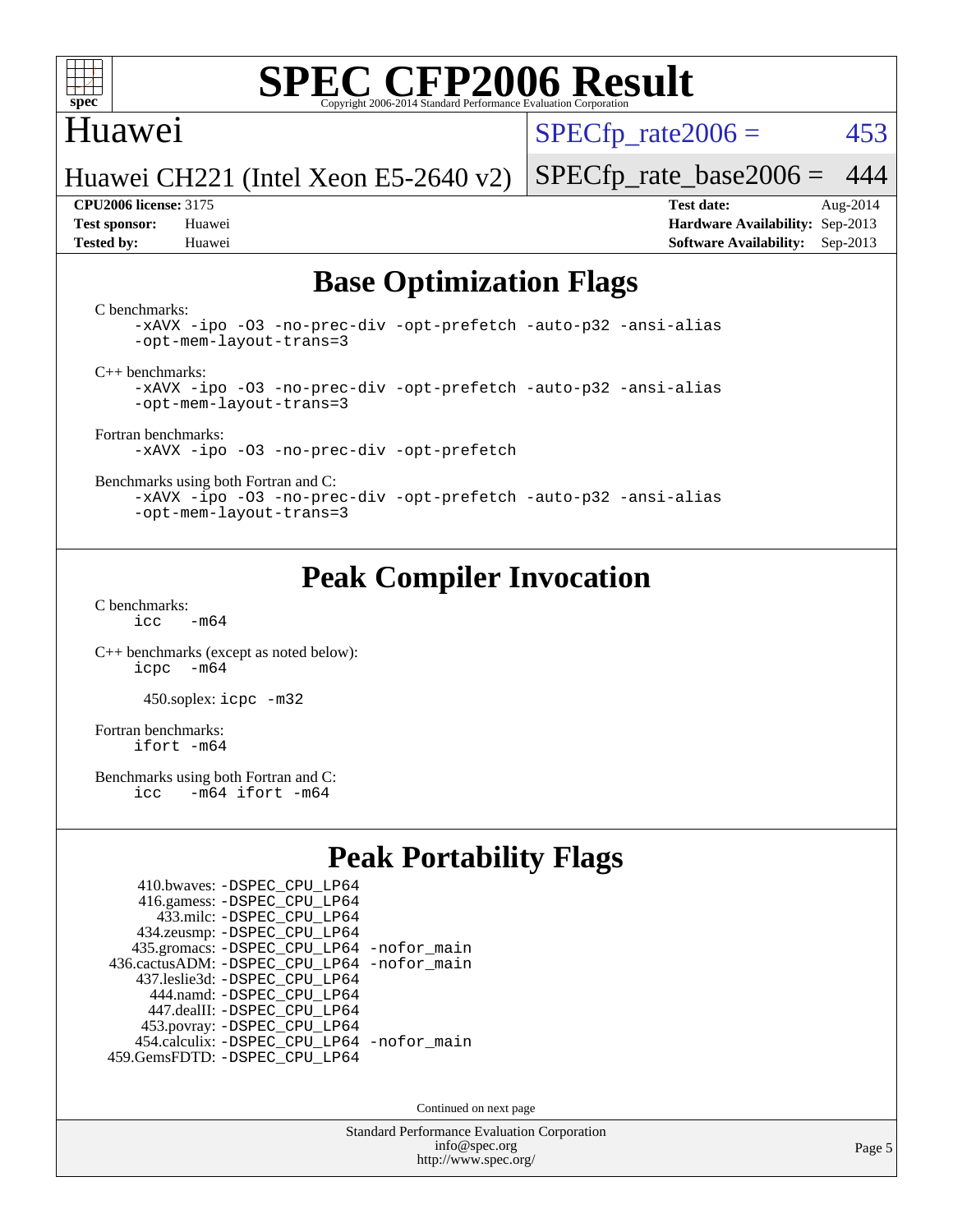

### Huawei

 $SPECTp\_rate2006 = 453$ 

Huawei CH221 (Intel Xeon E5-2640 v2)

[SPECfp\\_rate\\_base2006 =](http://www.spec.org/auto/cpu2006/Docs/result-fields.html#SPECfpratebase2006) 444

**[CPU2006 license:](http://www.spec.org/auto/cpu2006/Docs/result-fields.html#CPU2006license)** 3175 **[Test date:](http://www.spec.org/auto/cpu2006/Docs/result-fields.html#Testdate)** Aug-2014 **[Test sponsor:](http://www.spec.org/auto/cpu2006/Docs/result-fields.html#Testsponsor)** Huawei **[Hardware Availability:](http://www.spec.org/auto/cpu2006/Docs/result-fields.html#HardwareAvailability)** Sep-2013 **[Tested by:](http://www.spec.org/auto/cpu2006/Docs/result-fields.html#Testedby)** Huawei **[Software Availability:](http://www.spec.org/auto/cpu2006/Docs/result-fields.html#SoftwareAvailability)** Sep-2013

# **[Peak Portability Flags \(Continued\)](http://www.spec.org/auto/cpu2006/Docs/result-fields.html#PeakPortabilityFlags)**

 465.tonto: [-DSPEC\\_CPU\\_LP64](http://www.spec.org/cpu2006/results/res2014q3/cpu2006-20140813-30914.flags.html#suite_peakPORTABILITY465_tonto_DSPEC_CPU_LP64) 470.lbm: [-DSPEC\\_CPU\\_LP64](http://www.spec.org/cpu2006/results/res2014q3/cpu2006-20140813-30914.flags.html#suite_peakPORTABILITY470_lbm_DSPEC_CPU_LP64) 482.sphinx3: [-DSPEC\\_CPU\\_LP64](http://www.spec.org/cpu2006/results/res2014q3/cpu2006-20140813-30914.flags.html#suite_peakPORTABILITY482_sphinx3_DSPEC_CPU_LP64)

481.wrf: [-DSPEC\\_CPU\\_LP64](http://www.spec.org/cpu2006/results/res2014q3/cpu2006-20140813-30914.flags.html#suite_peakPORTABILITY481_wrf_DSPEC_CPU_LP64) [-DSPEC\\_CPU\\_CASE\\_FLAG](http://www.spec.org/cpu2006/results/res2014q3/cpu2006-20140813-30914.flags.html#b481.wrf_peakCPORTABILITY_DSPEC_CPU_CASE_FLAG) [-DSPEC\\_CPU\\_LINUX](http://www.spec.org/cpu2006/results/res2014q3/cpu2006-20140813-30914.flags.html#b481.wrf_peakCPORTABILITY_DSPEC_CPU_LINUX)

## **[Peak Optimization Flags](http://www.spec.org/auto/cpu2006/Docs/result-fields.html#PeakOptimizationFlags)**

[C benchmarks](http://www.spec.org/auto/cpu2006/Docs/result-fields.html#Cbenchmarks):

 433.milc: [-xAVX](http://www.spec.org/cpu2006/results/res2014q3/cpu2006-20140813-30914.flags.html#user_peakPASS2_CFLAGSPASS2_LDFLAGS433_milc_f-xAVX)(pass 2) [-prof-gen](http://www.spec.org/cpu2006/results/res2014q3/cpu2006-20140813-30914.flags.html#user_peakPASS1_CFLAGSPASS1_LDFLAGS433_milc_prof_gen_e43856698f6ca7b7e442dfd80e94a8fc)(pass 1) [-ipo](http://www.spec.org/cpu2006/results/res2014q3/cpu2006-20140813-30914.flags.html#user_peakPASS2_CFLAGSPASS2_LDFLAGS433_milc_f-ipo)(pass 2) [-O3](http://www.spec.org/cpu2006/results/res2014q3/cpu2006-20140813-30914.flags.html#user_peakPASS2_CFLAGSPASS2_LDFLAGS433_milc_f-O3)(pass 2) [-no-prec-div](http://www.spec.org/cpu2006/results/res2014q3/cpu2006-20140813-30914.flags.html#user_peakPASS2_CFLAGSPASS2_LDFLAGS433_milc_f-no-prec-div)(pass 2) [-opt-mem-layout-trans=3](http://www.spec.org/cpu2006/results/res2014q3/cpu2006-20140813-30914.flags.html#user_peakPASS2_CFLAGS433_milc_f-opt-mem-layout-trans_a7b82ad4bd7abf52556d4961a2ae94d5)(pass 2) [-prof-use](http://www.spec.org/cpu2006/results/res2014q3/cpu2006-20140813-30914.flags.html#user_peakPASS2_CFLAGSPASS2_LDFLAGS433_milc_prof_use_bccf7792157ff70d64e32fe3e1250b55)(pass 2) [-auto-ilp32](http://www.spec.org/cpu2006/results/res2014q3/cpu2006-20140813-30914.flags.html#user_peakCOPTIMIZE433_milc_f-auto-ilp32)

 $470$ .lbm: basepeak = yes

 $482$ .sphinx3: basepeak = yes

#### [C++ benchmarks:](http://www.spec.org/auto/cpu2006/Docs/result-fields.html#CXXbenchmarks)

 444.namd: [-xAVX](http://www.spec.org/cpu2006/results/res2014q3/cpu2006-20140813-30914.flags.html#user_peakPASS2_CXXFLAGSPASS2_LDFLAGS444_namd_f-xAVX)(pass 2) [-prof-gen](http://www.spec.org/cpu2006/results/res2014q3/cpu2006-20140813-30914.flags.html#user_peakPASS1_CXXFLAGSPASS1_LDFLAGS444_namd_prof_gen_e43856698f6ca7b7e442dfd80e94a8fc)(pass 1) [-ipo](http://www.spec.org/cpu2006/results/res2014q3/cpu2006-20140813-30914.flags.html#user_peakPASS2_CXXFLAGSPASS2_LDFLAGS444_namd_f-ipo)(pass 2) [-O3](http://www.spec.org/cpu2006/results/res2014q3/cpu2006-20140813-30914.flags.html#user_peakPASS2_CXXFLAGSPASS2_LDFLAGS444_namd_f-O3)(pass 2) [-no-prec-div](http://www.spec.org/cpu2006/results/res2014q3/cpu2006-20140813-30914.flags.html#user_peakPASS2_CXXFLAGSPASS2_LDFLAGS444_namd_f-no-prec-div)(pass 2) [-opt-mem-layout-trans=3](http://www.spec.org/cpu2006/results/res2014q3/cpu2006-20140813-30914.flags.html#user_peakPASS2_CXXFLAGS444_namd_f-opt-mem-layout-trans_a7b82ad4bd7abf52556d4961a2ae94d5)(pass 2) [-prof-use](http://www.spec.org/cpu2006/results/res2014q3/cpu2006-20140813-30914.flags.html#user_peakPASS2_CXXFLAGSPASS2_LDFLAGS444_namd_prof_use_bccf7792157ff70d64e32fe3e1250b55)(pass 2) [-fno-alias](http://www.spec.org/cpu2006/results/res2014q3/cpu2006-20140813-30914.flags.html#user_peakCXXOPTIMIZE444_namd_f-no-alias_694e77f6c5a51e658e82ccff53a9e63a) [-auto-ilp32](http://www.spec.org/cpu2006/results/res2014q3/cpu2006-20140813-30914.flags.html#user_peakCXXOPTIMIZE444_namd_f-auto-ilp32)

447.dealII: basepeak = yes

 $450$ .soplex:  $-x$ AVX(pass 2)  $-p$ rof-gen(pass 1)  $-i$ po(pass 2)  $-03$ (pass 2) [-no-prec-div](http://www.spec.org/cpu2006/results/res2014q3/cpu2006-20140813-30914.flags.html#user_peakPASS2_CXXFLAGSPASS2_LDFLAGS450_soplex_f-no-prec-div)(pass 2) [-opt-mem-layout-trans=3](http://www.spec.org/cpu2006/results/res2014q3/cpu2006-20140813-30914.flags.html#user_peakPASS2_CXXFLAGS450_soplex_f-opt-mem-layout-trans_a7b82ad4bd7abf52556d4961a2ae94d5)(pass 2) [-prof-use](http://www.spec.org/cpu2006/results/res2014q3/cpu2006-20140813-30914.flags.html#user_peakPASS2_CXXFLAGSPASS2_LDFLAGS450_soplex_prof_use_bccf7792157ff70d64e32fe3e1250b55)(pass 2) [-opt-malloc-options=3](http://www.spec.org/cpu2006/results/res2014q3/cpu2006-20140813-30914.flags.html#user_peakOPTIMIZE450_soplex_f-opt-malloc-options_13ab9b803cf986b4ee62f0a5998c2238)

 453.povray: [-xAVX](http://www.spec.org/cpu2006/results/res2014q3/cpu2006-20140813-30914.flags.html#user_peakPASS2_CXXFLAGSPASS2_LDFLAGS453_povray_f-xAVX)(pass 2) [-prof-gen](http://www.spec.org/cpu2006/results/res2014q3/cpu2006-20140813-30914.flags.html#user_peakPASS1_CXXFLAGSPASS1_LDFLAGS453_povray_prof_gen_e43856698f6ca7b7e442dfd80e94a8fc)(pass 1) [-ipo](http://www.spec.org/cpu2006/results/res2014q3/cpu2006-20140813-30914.flags.html#user_peakPASS2_CXXFLAGSPASS2_LDFLAGS453_povray_f-ipo)(pass 2) [-O3](http://www.spec.org/cpu2006/results/res2014q3/cpu2006-20140813-30914.flags.html#user_peakPASS2_CXXFLAGSPASS2_LDFLAGS453_povray_f-O3)(pass 2) [-no-prec-div](http://www.spec.org/cpu2006/results/res2014q3/cpu2006-20140813-30914.flags.html#user_peakPASS2_CXXFLAGSPASS2_LDFLAGS453_povray_f-no-prec-div)(pass 2) [-opt-mem-layout-trans=3](http://www.spec.org/cpu2006/results/res2014q3/cpu2006-20140813-30914.flags.html#user_peakPASS2_CXXFLAGS453_povray_f-opt-mem-layout-trans_a7b82ad4bd7abf52556d4961a2ae94d5)(pass 2) [-prof-use](http://www.spec.org/cpu2006/results/res2014q3/cpu2006-20140813-30914.flags.html#user_peakPASS2_CXXFLAGSPASS2_LDFLAGS453_povray_prof_use_bccf7792157ff70d64e32fe3e1250b55)(pass 2) [-unroll4](http://www.spec.org/cpu2006/results/res2014q3/cpu2006-20140813-30914.flags.html#user_peakCXXOPTIMIZE453_povray_f-unroll_4e5e4ed65b7fd20bdcd365bec371b81f) [-ansi-alias](http://www.spec.org/cpu2006/results/res2014q3/cpu2006-20140813-30914.flags.html#user_peakCXXOPTIMIZE453_povray_f-ansi-alias)

[Fortran benchmarks](http://www.spec.org/auto/cpu2006/Docs/result-fields.html#Fortranbenchmarks):

```
410.bwaves: basepeak = yes 416.gamess: basepeak = yes
    434.zeusmp: basepeak = yes
    437.leslie3d: -xAVX -ipo -O3 -no-prec-div -opt-prefetch
459.GemsFDTD: basepeak = yes 465.tonto: -xAVX(pass 2) -prof-gen(pass 1) -ipo(pass 2) -O3(pass 2)
              -no-prec-div(pass 2) -prof-use(pass 2) -unroll4 -auto
              -inline-calloc -opt-malloc-options=3
                                      Continued on next page
```